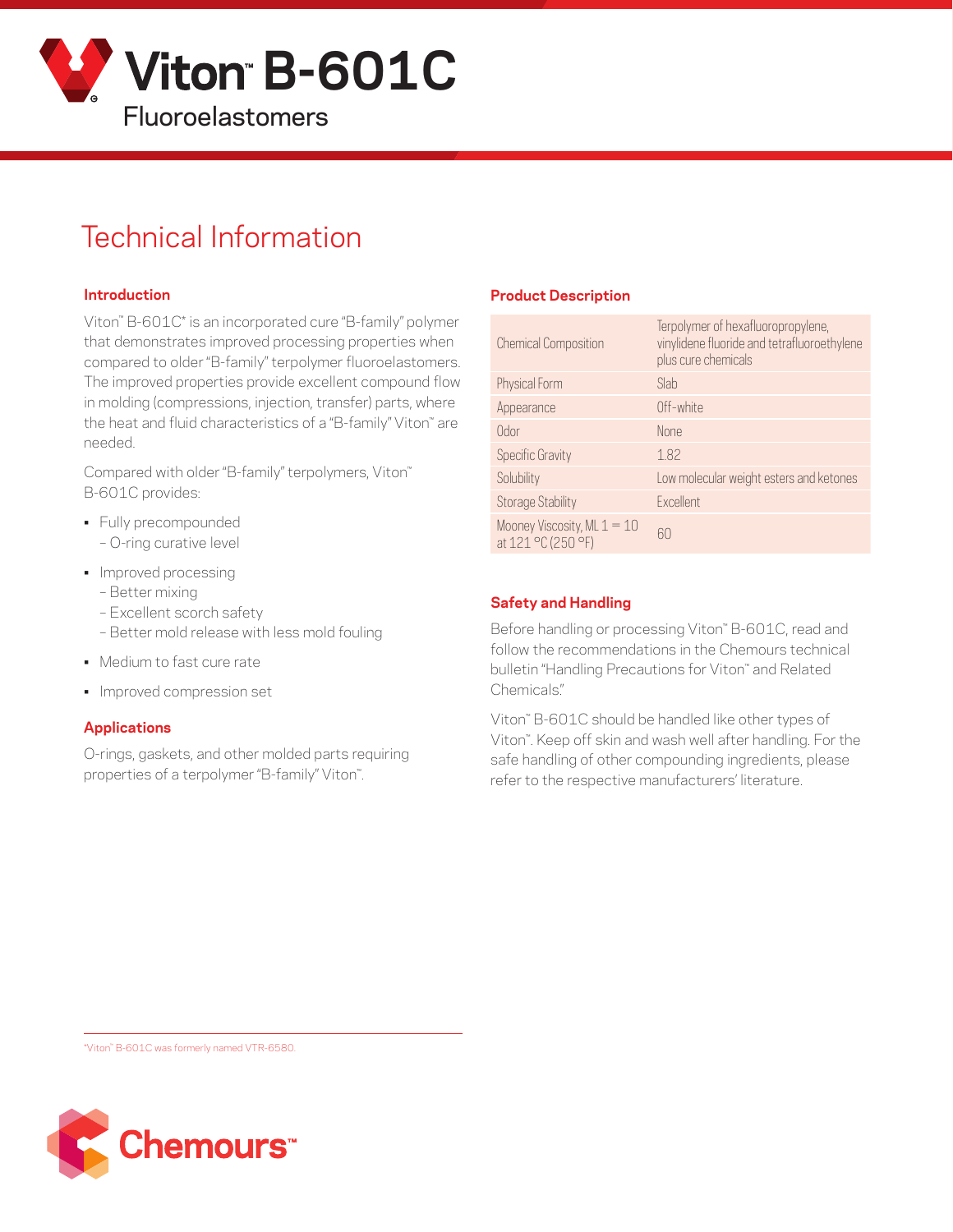# **Table 1. Performance of Viton™ B-601C in Typical Compounds**

|                                                                      |                         | Viton" B-601C                                                                 | Viton" B       | Viton" B-50    | Viton" A-401C               |  |  |
|----------------------------------------------------------------------|-------------------------|-------------------------------------------------------------------------------|----------------|----------------|-----------------------------|--|--|
| Viton" B-601C                                                        |                         | 100                                                                           |                |                |                             |  |  |
| Viton" B                                                             |                         | $\overline{\phantom{0}}$                                                      | 94.4           |                |                             |  |  |
| Viton" B-50                                                          |                         |                                                                               |                | 94.4           |                             |  |  |
| Viton" A-401C                                                        |                         |                                                                               |                |                | 100                         |  |  |
| High-Activity MgO                                                    |                         | $\ensuremath{\mathfrak{Z}}$                                                   | $\sqrt{3}$     | $\sqrt{3}$     | $\ensuremath{\mathfrak{Z}}$ |  |  |
| Calcium Hydroxide                                                    |                         | $\,6\,$                                                                       | 6              | $6\,$          | $6\,$                       |  |  |
| MT Black (N-990)                                                     |                         | 30                                                                            | 30             | 30             | 30                          |  |  |
| Viton" Curative No. 20                                               |                         |                                                                               | $\overline{c}$ | $\overline{c}$ |                             |  |  |
| Viton" Curative No. 30                                               |                         |                                                                               | 3.6            | 3.6            |                             |  |  |
| <b>Stock Properties</b>                                              |                         |                                                                               |                |                |                             |  |  |
| Viscosity, ML 1 + 10 at 121 °C (250 °F)                              |                         |                                                                               |                |                |                             |  |  |
| Units                                                                |                         | 103                                                                           | 144            | 116            | 79                          |  |  |
| Mooney Scorch, MS at 121 °C (250 °F)                                 |                         |                                                                               |                |                |                             |  |  |
| Minimum, in Ib                                                       |                         | 54                                                                            | 75             | 52             | 42                          |  |  |
| 5-pt rise, min                                                       |                         | >30                                                                           | 24.0           | 6.0            | >30                         |  |  |
| ODR at 177 °C (350 °F), Microdie, 3° Arc, 15 min                     |                         |                                                                               |                |                |                             |  |  |
| $M_L$ , in Ib                                                        |                         | 24                                                                            | 32             | 20             | 19                          |  |  |
| $t_s$ 2, min                                                         |                         | 2.9                                                                           | 3.4            | 4.0            | 2.1                         |  |  |
| $t_c$ 90, min                                                        |                         | 6.9                                                                           | 7.3            | 8.6            | 3.7                         |  |  |
| $M_c90$ , in Ib                                                      |                         | 105                                                                           | 107            | 82             | 122                         |  |  |
| $M_H$ , in Ib                                                        |                         | 114                                                                           | 116            | 88             | 134                         |  |  |
| Rosand Capillary Rheometer at 100 °C (212 °F), 1.5 mm Die, L/D = 0/1 |                         |                                                                               |                |                |                             |  |  |
| Piston Speeds                                                        | <b>Shear Rate</b>       |                                                                               |                | Pressure, MPa  |                             |  |  |
| 12.7 mm/min                                                          | $113 \text{ sec}^{-1}$  | 6.2                                                                           | 7.9            | 7.5            | 7.8                         |  |  |
| 50.8 mm/min                                                          | $452$ sec $^{-1}$       | 8.6                                                                           | 11.5           | 10.2           | 11.7                        |  |  |
| $127$ mm/min                                                         | $1130 \text{ sec}^{-1}$ | 10.7                                                                          | 19.2           | 13.1           | 17.8                        |  |  |
| <b>Vulcanizate Properties</b>                                        |                         |                                                                               |                |                |                             |  |  |
|                                                                      |                         | Slabs Cured: 10 min at 177 °C (350 °F) - Post-Cured: 24 hr at 232 °C (450 °F) |                |                |                             |  |  |
| Stress/Strain at 23 °C (73 °F)-Original, No post-cure                |                         |                                                                               |                |                |                             |  |  |
| 100% Modulus, MPa (psi)                                              |                         | 4.2(610)                                                                      | 4.8 (690)      | 4.2(615)       | 4.7(675)                    |  |  |
| Tensile Strength, MPa (psi)                                          |                         | 10.1(1,470)                                                                   | 10.2 (1,485)   | 9.1(1,320)     | 8.8(1,270)                  |  |  |
| Elongation at Break, %                                               |                         | 293                                                                           | 270            | 303            | 211                         |  |  |
| Hardness, Durometer A, pts                                           |                         | 80                                                                            | 80             | 82             | 79                          |  |  |
| Stress/Strain at 23 °C (73 °F)-Original, Post-cured                  |                         |                                                                               |                |                |                             |  |  |
| 100% Modulus, MPa (psi)                                              |                         | 5.9(850)                                                                      | 6.8(980)       | 6.2(895)       | 6.6 (955)                   |  |  |
| Tensile Strength, MPa (psi)                                          |                         | 13.8 (2,005)                                                                  | 13.4 (1,945)   | 13.0 (1,890)   | 13.5(1,960)                 |  |  |
| Elongation at Break, %                                               |                         | 232                                                                           | 198            | 214            | 198                         |  |  |
| Hardness, Durometer A, pts                                           |                         | 79                                                                            | 83             | 83             | 80                          |  |  |

*continued*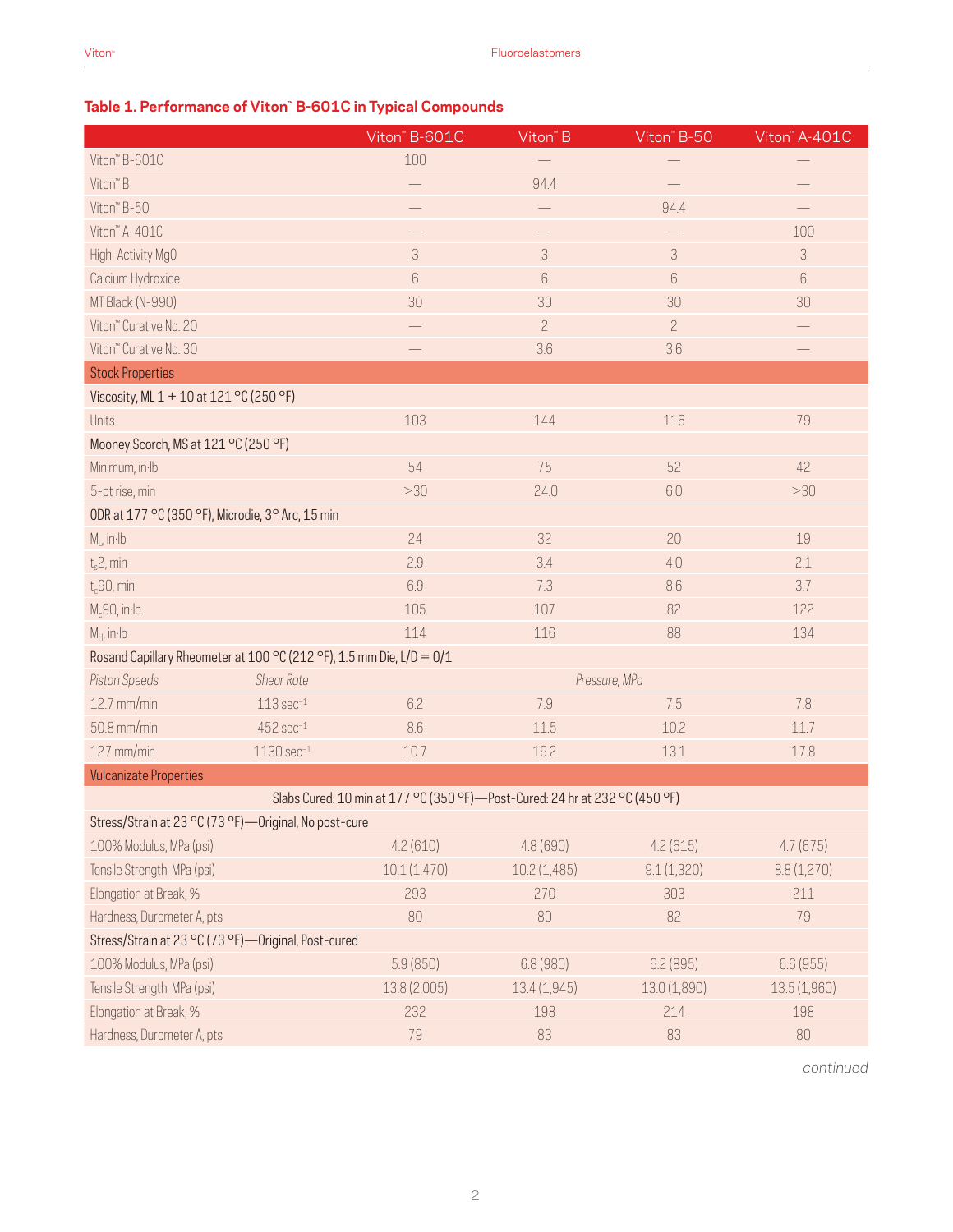## **Table 1. Performance of Viton™ B-601C in Typical Compounds (continued)**

|                                                                      | Viton" B-601C  | Viton" B       | Viton" B-50    | Viton" A-401C |  |  |  |  |
|----------------------------------------------------------------------|----------------|----------------|----------------|---------------|--|--|--|--|
| Stress/Strain at 23 °C (73 °F)-After Aging 70 hr at 200 °C (392 °F)  |                |                |                |               |  |  |  |  |
| 100% Modulus, MPa (psi)                                              | 5.9(860)       | 7.3(1,065)     | 7.1(1,025)     | 6.8(985)      |  |  |  |  |
| Tensile Strength, MPa (psi)                                          | 14.5(2,100)    | 14.4 (2,085)   | 13.2 (1,915)   | 13.4(1,940)   |  |  |  |  |
| Elongation at Break, %                                               | 232            | 195            | 189            | 183           |  |  |  |  |
| Hardness, Durometer A, pts                                           | 80             | 82             | 85             | 81            |  |  |  |  |
| Stress/Strain at 23 °C (73 °F)-After Aging 168 hr at 200 °C (392 °F) |                |                |                |               |  |  |  |  |
| 100% Modulus, MPa (psi)                                              | 5.8(840)       | 7.4(1,070)     | 7.1(1,030)     | 6.7(975)      |  |  |  |  |
| Tensile Strength, MPa (psi)                                          | 12.1(1,755)    | 13.6 (1,965)   | 13.5 (1,960)   | 13.6 (1,970)  |  |  |  |  |
| Elongation at Break, %                                               | 194            | 181            | 190            | 187           |  |  |  |  |
| Hardness, Durometer A, pts                                           | 81             | 82             | 83             | 79            |  |  |  |  |
| Stress/Strain at 23 °C (73 °F)-After Aging 70 hr at 232 °C (450 °F)  |                |                |                |               |  |  |  |  |
| 100% Modulus, MPa (psi)                                              | 6.7(970)       | 7.8(1,125)     | 7.1(1,030)     | 7.1(1,035)    |  |  |  |  |
| Tensile Strength, MPa (psi)                                          | 13.6 (1,975)   | 14.4 (2,085)   | 12.8 (1,860)   | 12.9(1,875)   |  |  |  |  |
| Elongation at Break, %                                               | 186            | 177            | 173            | 158           |  |  |  |  |
| Hardness, Durometer A, pts                                           | 81             | 82             | 85             | 79            |  |  |  |  |
| Compression Set, Method B, O-Rings, %                                |                |                |                |               |  |  |  |  |
| 70 hr at 23 °C (73 °F)                                               | 12             | 11             | 17             | 7             |  |  |  |  |
| 70 hr at 200 °C (392 °F)                                             | 21             | 31             | 47             | 13            |  |  |  |  |
| 70 hr at 232 °C (450 °F)                                             | 43             | 59             | 75             | 30            |  |  |  |  |
| Fluid Resistance, Volume Swell, %                                    |                |                |                |               |  |  |  |  |
| Fuel C, 168 hr at 23 °C (73 °F)                                      | $\overline{4}$ | $\overline{4}$ | $\overline{4}$ | 5             |  |  |  |  |
| Methanol, 168 hr at 23 °C (73 °F)                                    | 15             | 16             | 15             | 62            |  |  |  |  |
|                                                                      |                |                |                |               |  |  |  |  |

\*1 MPa is equal to 145 psi

### **Table 2. Effect of Carbon Black Level in Viton™ B-601C**

|                                                  | 60 phr | 45 phr | 30 phr | 15 phr | 5 phr          | 2 phr          |  |
|--------------------------------------------------|--------|--------|--------|--------|----------------|----------------|--|
| Viton" B-601C                                    | 100    | 100    | 100    | 100    | 100            | 100            |  |
| High-Activity MgO                                | 3      | 3      | 3      | 3      | 3              | 3              |  |
| Calcium Hydroxide                                | 6      | 6      | 6      | 6      | 6              | 3              |  |
| MT Black (N-990)                                 | 45     | 30     | 15     | 5      | $\overline{c}$ | $\overline{c}$ |  |
| <b>Stock Properties</b>                          |        |        |        |        |                |                |  |
| Viscosity, ML 1 + 10 at 121 °C (250 °F)          |        |        |        |        |                |                |  |
| <b>Units</b>                                     | 123    | 103    | 90     | 85     | 83             | 77             |  |
| Mooney Scorch, MS at 121 °C (250 °F)             |        |        |        |        |                |                |  |
| Minimum, in Ib                                   | 68     | 54     | 50     | 46     | 45             | 40             |  |
| 5-pt rise, min                                   | >30    | >30    | >30    | >30    | >30            | >30            |  |
| ODR at 177 °C (350 °F), Microdie, 3° Arc, 15 min |        |        |        |        |                |                |  |
| $M1$ , in Ib                                     | 27     | 24     | 22     | 20     | 24             | 18             |  |
| $t_s$ 2, min                                     | 2.2    | 2.9    | 4.0    | 5.0    | 6.1            | 6.9            |  |
| $t_c$ 90, min                                    | 5.6    | 6.9    | 7.6    | 8.2    | 8.3            | 11.7           |  |
| $M_c$ 90, in·lb                                  | 108    | 105    | 97     | 87     | 84             | 83             |  |
| $M_H$ , in Ib                                    | 117    | 114    | 105    | 95     | 91             | 91             |  |

*continued*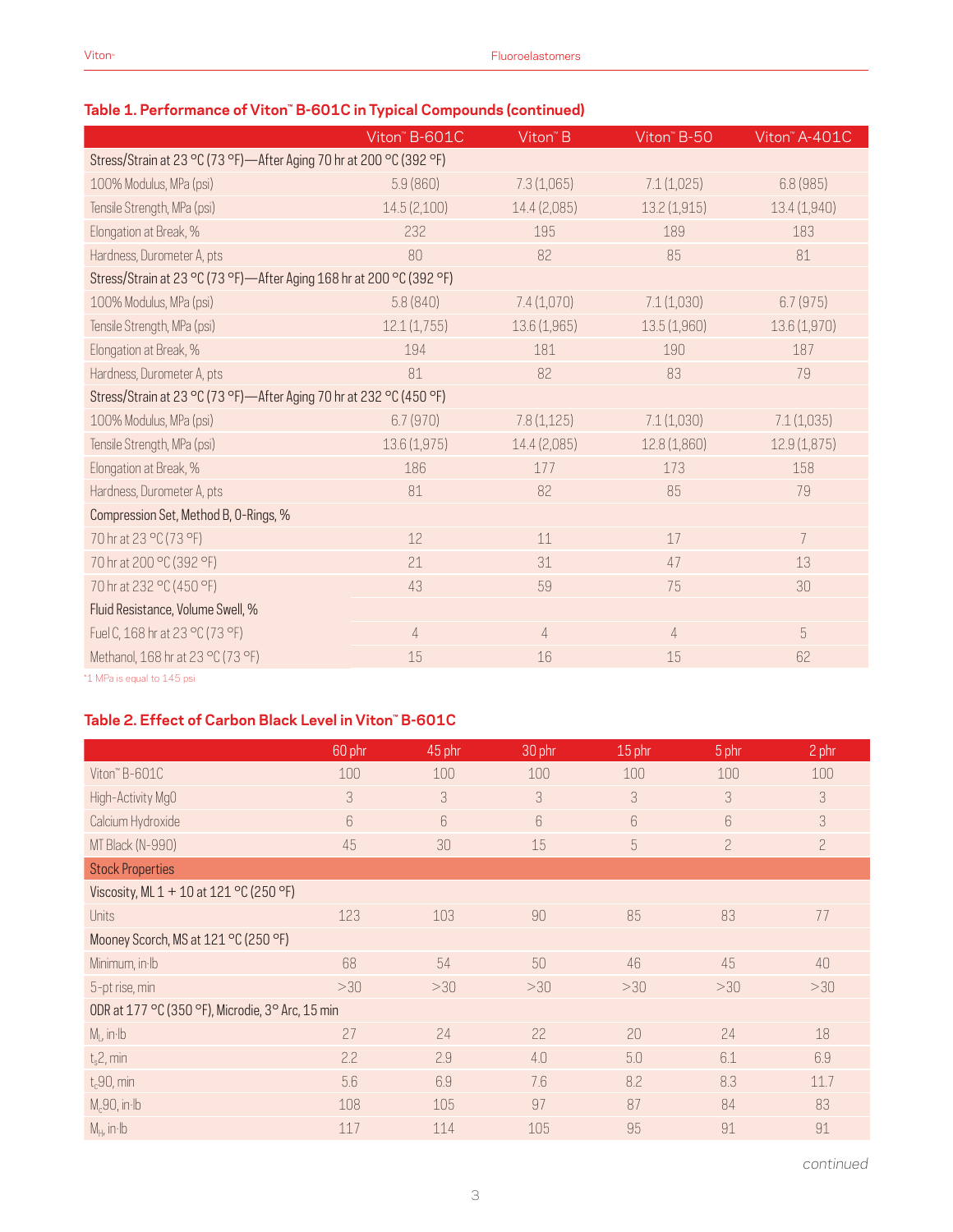# **Table 2. Effect of Carbon Black Level in Viton™ B-601C (continued)**

|                                                                      | 60 phr                                                                        | 45 phr       | 30 phr       | 15 phr          | 5 phr            | 2 phr            |  |
|----------------------------------------------------------------------|-------------------------------------------------------------------------------|--------------|--------------|-----------------|------------------|------------------|--|
| <b>Vulcanizate Properties</b>                                        |                                                                               |              |              |                 |                  |                  |  |
|                                                                      | Slabs Cured: 10 min at 177 °C (350 °F) - Post-Cured: 24 hr at 232 °C (450 °F) |              |              |                 |                  |                  |  |
| Stress/Strain at 23 °C (73 °F) — Original, No post-cure              |                                                                               |              |              |                 |                  |                  |  |
| 100% Modulus, MPa (psi)                                              | 5.3(765)                                                                      | 4.2(610)     | 2.7(390)     | 1.7(245)        | 1.5(215)         | 1.3(195)         |  |
| Tensile Strength, MPa (psi)                                          | 8.9(1,285)                                                                    | 10.1(1,470)  | 9.6(1,390)   | 6.8 (990)       | 5.7(830)         | 5.3(770)         |  |
| Elongation at Break, %                                               | 220                                                                           | 293          | 290          | 247             | 244              | 237              |  |
| Hardness, Durometer A, pts                                           | 87                                                                            | 80           | 68           | 60              | 58               | 57               |  |
| Stress/Strain at 23 °C (73 °F)-Original, Post-cured                  |                                                                               |              |              |                 |                  |                  |  |
| 100% Modulus, MPa (psi)                                              | 7.8(1,135)                                                                    | 5.9(850)     | 3.3(485)     | 1.9(275)        | 1.7(240)         | 1.4(205)         |  |
| Tensile Strength, MPa (psi)                                          | 14.3(2,075)                                                                   | 13.8 (2,005) | 11.9(1,730)  | 9.1(1,320)      | 9.3(1,350)       | 6.6 (950)        |  |
| Elongation at Break, %                                               | 198                                                                           | 232          | 232          | 234             | 254              | 231              |  |
| Hardness, Durometer A, pts                                           | 89                                                                            | 79           | 68           | 60              | 59               | 56               |  |
| Stress/Strain at 23 °C (73 °F)-After Aging 70 hr at 200 °C (392 °F)  |                                                                               |              |              |                 |                  |                  |  |
| 100% Modulus, MPa (psi)                                              | 8.1(1,175)                                                                    | 5.9(860)     | 3.6(520)     | 1.9(280)        | 1.6(230)         | 1.4(205)         |  |
| Tensile Strength, MPa (psi)                                          | 14.8 (2,140)                                                                  | 14.5 (2,100) | 12.6 (1,825) | 9.7(1,405)      | 8.8 (1,275)      | 8.6 (1,245)      |  |
| Elongation at Break, %                                               | 189                                                                           | 232          | 226          | 229             | 242              | 248              |  |
| Hardness, Durometer A, pts                                           | 89                                                                            | 80           | 68           | 62              | 58               | 57               |  |
| Stress/Strain at 23 °C (73 °F)-After Aging 168 hr at 200 °C (392 °F) |                                                                               |              |              |                 |                  |                  |  |
| 100% Modulus, MPa (psi)                                              | 8.3(1,205)                                                                    | 5.8(840)     | 3.6(525)     | 2.0(290)        | 1.7(245)         | 1.4(205)         |  |
| Tensile Strength, MPa (psi)                                          | 14.4 (2,095)                                                                  | 12.1(1,755)  | 12.2(1,775)  | 9.0(1,300)      | 7.6(1,105)       | 7.9(1,140)       |  |
| Elongation at Break, %                                               | 180                                                                           | 194          | 219          | 219             | 222              | 242              |  |
| Hardness, Durometer A, pts                                           | 89                                                                            | 81           | 69           | 62              | 59               | 57               |  |
| Stress/Strain at 23 °C (73 °F)-After Aging 70 hr at 232 °C (450 °F)  |                                                                               |              |              |                 |                  |                  |  |
| 100% Modulus, MPa (psi)                                              | 9.0(1,300)                                                                    | 6.7(970)     | 3.5(505)     | 1.9(270)        | 1.7(240)         | 1.3(195)         |  |
| Tensile Strength, MPa (psi)                                          | 16.0 (2,320)                                                                  | 13.6(1,975)  | 13.0(1,885)  | 9.5(1,375)      | 8.8(1,280)       | 8.0(1,16)        |  |
| Elongation at Break, %                                               | 175                                                                           | 186          | 221          | 228             | 241              | 249              |  |
| Hardness, Durometer A, pts                                           | 88                                                                            | 81           | 69           | 60              | 57               | 55               |  |
| Compression Set, Method B, O-Rings, %                                |                                                                               |              |              |                 |                  |                  |  |
| 22 hr at 177 °C (350 °F)                                             | $12\,$                                                                        | 12           | 6            | $6\phantom{.}6$ | $6\,$            | $6\,$            |  |
| 22 hr at 200 °C (392 °F)                                             | 21                                                                            | 21           | 15           | 15              | 15               | 12               |  |
| 70 hr at 200 °C (392 °F)                                             | 46                                                                            | 43           | 35           | 38              | 38               | 43               |  |
| Fluid Resistance, Volume Swell, %                                    |                                                                               |              |              |                 |                  |                  |  |
| Fuel C, 70 hr at 23 °C (73 °F)                                       | 3                                                                             | $\sqrt{4}$   | $\sqrt{5}$   | $\sqrt{5}$      | $\boldsymbol{6}$ | $\boldsymbol{6}$ |  |
| Methanol, 70 hr at 23 °C (73 °F)                                     | 10                                                                            | 15           | 16           | 18              | 19               | 20               |  |

\*1 MPa is equal to 145 psi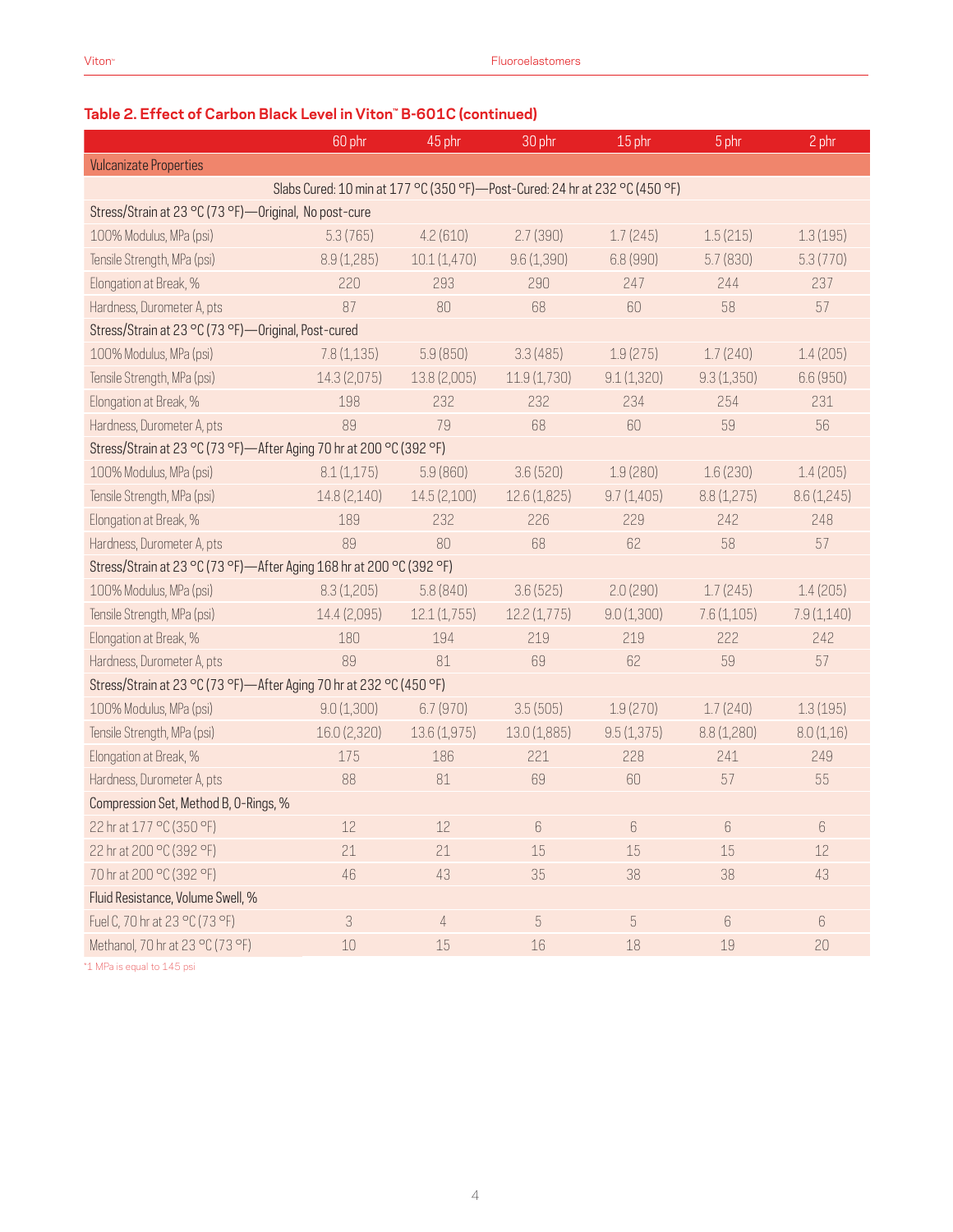#### **Table 3. Effect of Mineral Fillers in Viton™ B-601C**

|                                                                               | A                        | $\sf B$                  | $\mathbb{C}$      | $\mathsf{D}$ | E            |  |
|-------------------------------------------------------------------------------|--------------------------|--------------------------|-------------------|--------------|--------------|--|
| Viton" B-601C                                                                 | 100                      | 100                      | 100               | 100          | 100          |  |
| High-Activity MgO                                                             | 3                        | 3                        | 3                 | 3            | 3            |  |
| Calcium Hydroxide                                                             | $\boldsymbol{6}$         | 3                        | $6\,$             | 6            | 6            |  |
| MT Black (N-990)                                                              | 30                       | 30                       | 30                | 30           | 30           |  |
| VPA No. 3                                                                     | $\overline{\phantom{0}}$ | $\overline{\phantom{0}}$ | 0.5               | 1            | $\mathbf 1$  |  |
| Carnauba Wax                                                                  |                          |                          | $\qquad \qquad -$ |              | $\mathbf 1$  |  |
| <b>Stock Properties</b>                                                       |                          |                          |                   |              |              |  |
| Viscosity, ML 1 + 10 at 121 °C (250 °F)                                       |                          |                          |                   |              |              |  |
| Units                                                                         | 103                      | 95                       | 108               | 108          | 106          |  |
| Mooney Scorch, MS at 121 °C (250 °F)                                          |                          |                          |                   |              |              |  |
| Minimum, in Ib                                                                | 54                       | 53                       | 59                | 59           | 58           |  |
| 2-pt rise, min                                                                | >30                      | >30                      | >30               | >30          | >30          |  |
| ODR at 177 °C (350 °F), Microdie, 3° Arc, 15 min                              |                          |                          |                   |              |              |  |
| $M_L$ , in $Ib$                                                               | 24                       | 22                       | 26                | 26           | 24           |  |
| $t_s$ 2, min                                                                  | 2.9                      | 3.5                      | 2.6               | 2.3          | 2.4          |  |
| $t_c$ 90, min                                                                 | 6.9                      | 9.5                      | 5.5               | 4.6          | 4.9          |  |
| $M_c$ 90, in·lb                                                               | 105                      | 104                      | 105               | 106          | 113          |  |
| $M_H$ , in Ib                                                                 | 114                      | 114                      | 114               | 115          | 122          |  |
| <b>Vulcanizate Properties</b>                                                 |                          |                          |                   |              |              |  |
| Slabs Cured: 10 min at 177 °C (350 °F) - Post-Cured: 24 hr at 232 °C (450 °F) |                          |                          |                   |              |              |  |
| Stress/Strain at 23 °C (73 °F) - Original, No post-cure                       |                          |                          |                   |              |              |  |
| 100% Modulus, MPa (psi)                                                       | 4.2(610)                 | 3.9(570)                 | 4.2(605)          | 4.3(625)     | 4.0(575)     |  |
| Tensile Strength, MPa (psi)                                                   | 10.1(1,470)              | 8.7(1,260)               | 9.3(1,350)        | 9.0(1,305)   | 7.2(1,045)   |  |
| Elongation at Break, %                                                        | 293                      | 241                      | 279               | 259          | 234          |  |
| Hardness, Durometer A, pts                                                    | 80                       | 76                       | 80                | 80           | 80           |  |
| Stress/Strain at 23 °C (73 °F)-Original, Post-cured                           |                          |                          |                   |              |              |  |
| 100% Modulus, MPa (psi)                                                       | 5.9(850)                 | 5.1(740)                 | 6.0(875)          | 6.0(870)     | 7.1(1,035)   |  |
| Tensile Strength, MPa (psi)                                                   | 13.8 (2,005)             | 12.2(1,770)              | 12.6(1,830)       | 12.0(1,740)  | 13.5(1,960)  |  |
| Elongation at Break, %                                                        | 232                      | 217                      | 207               | 192          | 177          |  |
| Hardness, Durometer A, pts                                                    | 79                       | 79                       | 82                | 81           | 82           |  |
| Stress/Strain at 23 °C (73 °F)-After Aging 70 hr at 200 °C (392 °F)           |                          |                          |                   |              |              |  |
| 100% Modulus, MPa (% change)                                                  | 5.9(860)                 | 5.3(775)                 | 6.1(885)          | 6.5(940)     | 7.7(1,115)   |  |
| Tensile Strength, MPa (% change)                                              | 14.5(2,100)              | 13.6 (1,975)             | 13.1 (1,905)      | 13.7 (1,985) | 14.3 (2,070) |  |
| Elongation at Break, % change                                                 | 232                      | 221                      | 200               | 196          | 184          |  |
| Hardness, Durometer A, pts                                                    | 80                       | 80                       | 82                | 82           | 82           |  |
| Stress/Strain at 23 °C (73 °F)-After Aging 168 hr at 200 °C (392 °F)          |                          |                          |                   |              |              |  |
| 100% Modulus, MPa (% change)                                                  | 5.8(840)                 | 5.5(795)                 | 6.7(970)          | 6.7(965)     | 6.9(1,000)   |  |
| Tensile Strength, MPa (% change)                                              | 12.1(1,755)              | 12.5(1,810)              | 13.6 (1,970)      | 12.5(1,810)  | 12.1(1,760)  |  |
| Elongation at Break, % change                                                 | 194                      | 207                      | 200               | 182          | 182          |  |
| Hardness, Durometer A, pts                                                    | 81                       | 79                       | 80                | 82           | 83           |  |

*continued*